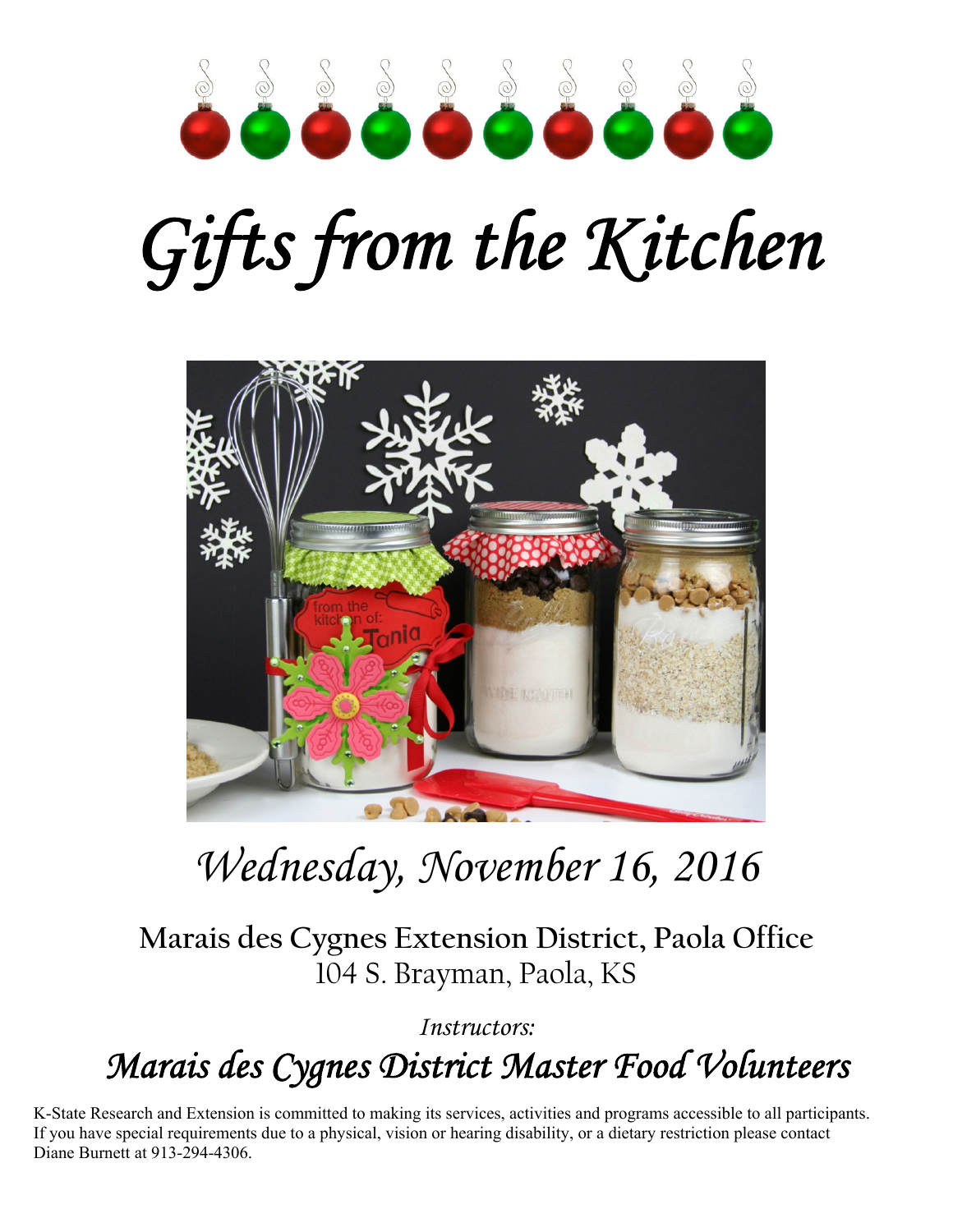### **Gifts from the Kitchen**

**Gifts of good taste:** Homemade gifts are always treasured. Mixes are unique, personalized gifts that take little time to make and are appreciated.

**Family holiday fun:** Children enjoy having a part in preparing gifts, so let them help measure and stir ingredients and package mixes for gift giving.

As a gift-giver, make a favorite family recipe into a mix that will bring back memories for the recipient. **Ingredients**:

Mixes will be only as good as their ingredients - make sure everything, including herbs and spices, are fresh and of high quality.

Ingredients need to be mixed well when making the mix and when using. All ingredients should be lump free. Stir the mix before measuring to redistribute the ingredients.

**Mixes for your health:** Another reason for making mixes at home is that you control the ingredients. You can substitute whole wheat flour for part or all of the all-purpose flour. Or you have the option of decreasing the amount of sugar or salt added to a mix.

For those who are concerned about food additives and preservatives, homemade mixes offer the convenience of commercial mixes without the extra ingredients.

Keep in mind, however, that without additives to retard spoilage or increase shelf-life, homemade mixes will not keep as long as their commercial counterparts.

Homemade mixes offer convenience and savings in time without sacrificing the homemade touch. Any changes made in ingredients can affect quality. If you wish to experiment, make smaller batches to avoid wasting time and money.

#### **Storage:**

Storage conditions are just as important to the quality of convenience mixes as are the ingredients. If stored in airtight containers in a cool, dry location, dry mixes will stay fresh for several months.

The shelf-life of mixes can be extended by packaging in moisture, vapor-proof containers and refrigerating or freezing.

Mixes may be stored in large canister containers and the amount needed for a recipe measured out when ready to prepare. Or, store in pre-measured amounts for later use.

Suitable Storage containers include: glass jars, food-grade plastic containers, zip-lock bags made for freezer use (they are stronger that regular zip-lock bags) and heavy-duty aluminum foil (it tears less easily that regular foil).

Refrigerating or freezing helps maintain freshness of homemade mixes when certain ingredients are used. For example, mixes containing whole wheat flour must be refrigerated to prevent flavor changes due to higher level of fat in the whole wheat flour.

#### **Labeling:**

Before storing, label all mixes with: \* name of product \* use- by date \* date prepared \*source of recipe \* other information you will need to use the mix

#### **Presenting the Gift**

The way the gift is presented can be almost as important as the food itself. In some cases it is nice to use a container that will be used after the food in or on it has disappeared. Flea markets and yard sales are great places to shop for these kinds of giveaway containers. Here are a few suggestions: A loaf of bread tied to a cutting board accompanied by a bread knife.

- Tea or coffee blend in a bright canister or in a tea or coffee cup. -
- Jams, jellies, and other spreads in a reusable container with a spoon or spreader attached.
- Anything wrapped in a tea towel.
- Unusually shaped cookies packed with their cutters.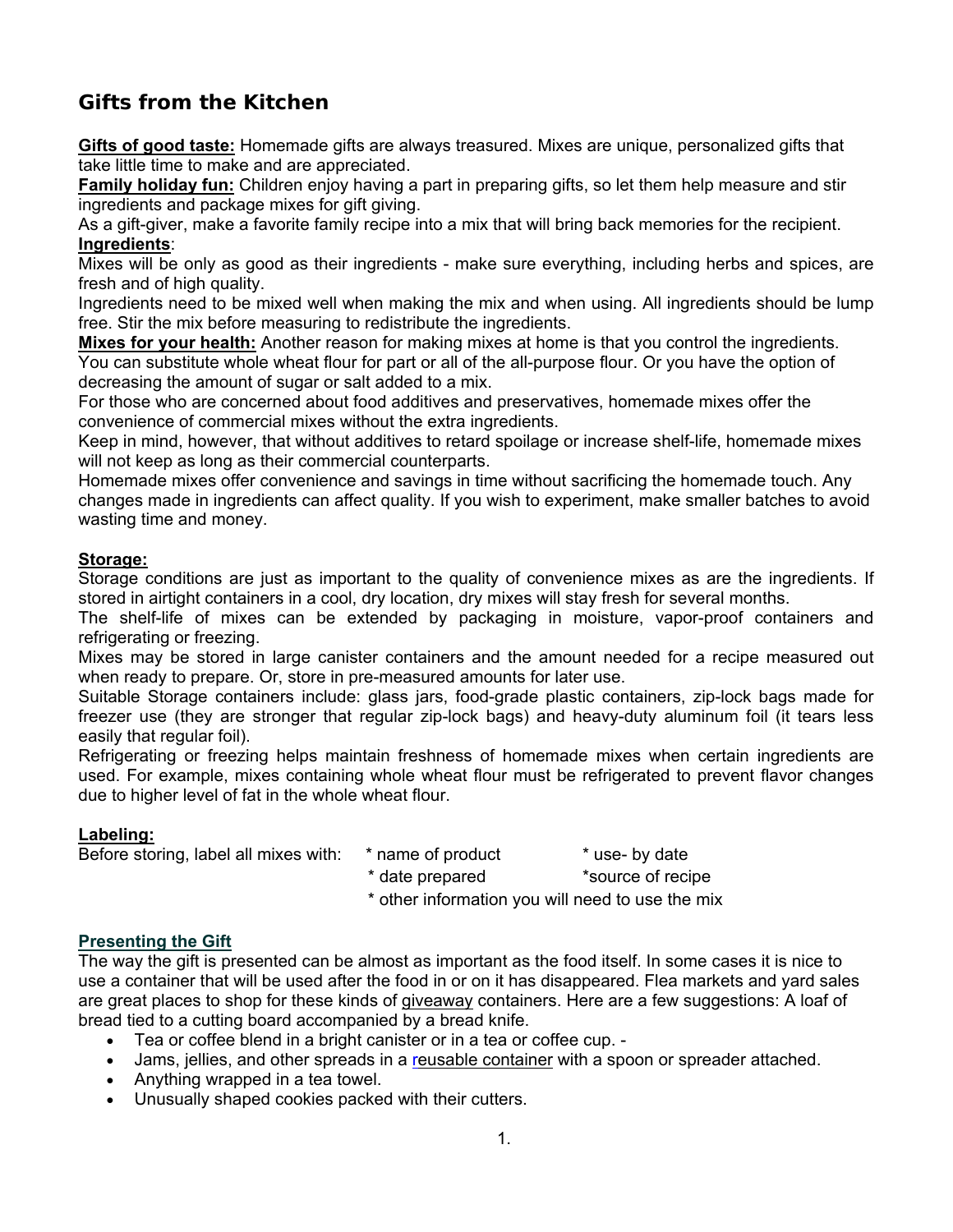## Beautiful Napkin Folding

Welcome to Napkin Folding Guide. Here's the sophisticated Rose Napkin Fold. Despite looking fairly elaborate, this fold is an easy one, and it can be done with almost any variety of napkin. www.napkinfoldingguide.com/11-rose/

## The Rose Napkin Fold



Despite looking fairly elaborate, this fold is an easy one, and it can be done with almost any variety of napkin. Display small bowls or glasses on top of these, or use them as novelty cocktail napkins.



1. Lay the napkin face-down in front of you.



2. Fold the two right corners of the napkin in so the tips rest at the center.



3. Fold the remaining two corners of the napkin in so the tips meet with the last two in the center.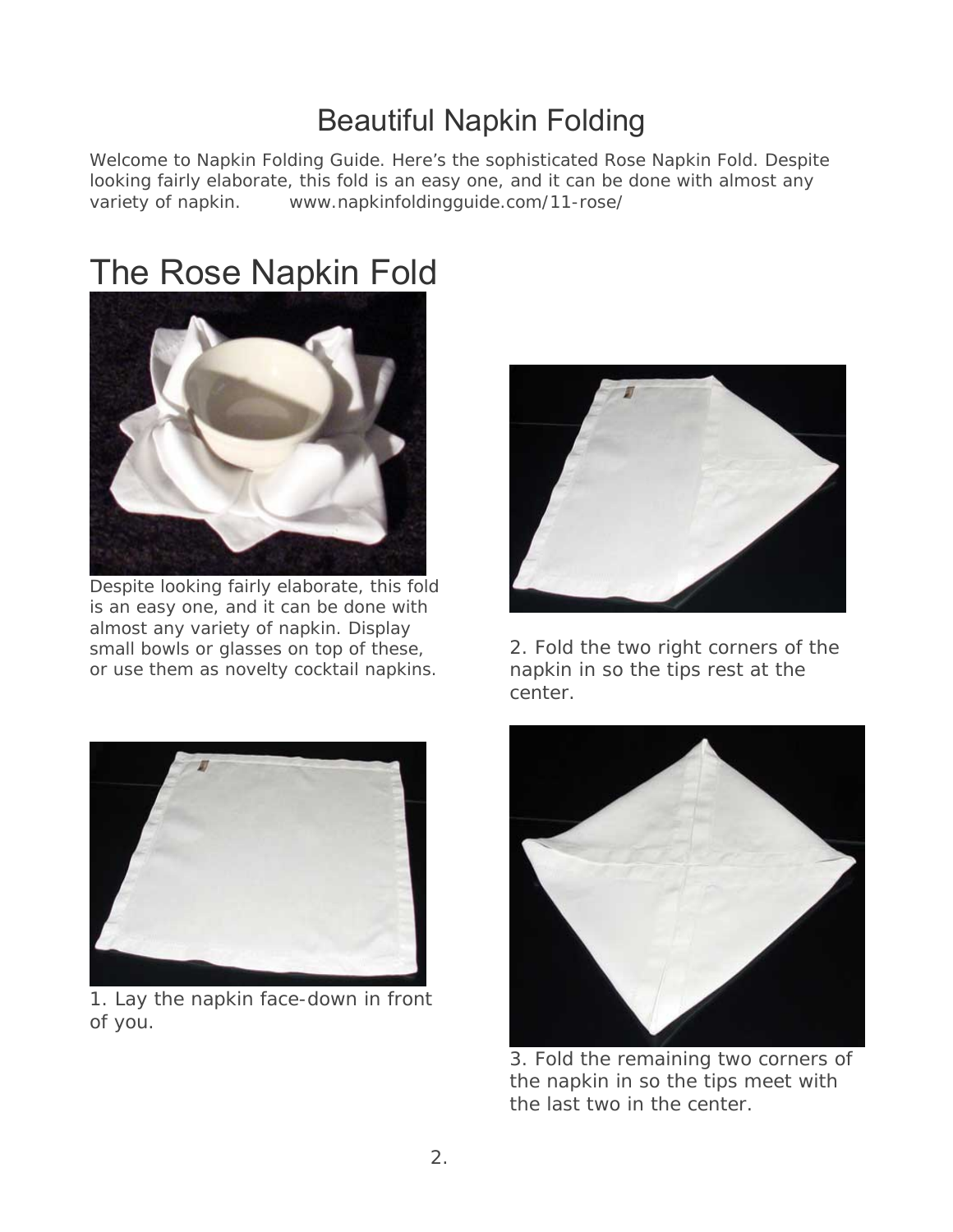

4. Once again, begin folding the outer corners in so they meet at the center.



5. Once all of the tips are folded you are left with a square about 1/4 the size of the unfolded napkin.



6. Flip it over. 3.



7. Fold the corners in so they meet in the center and then place something sturdy in the center, or hold it with your fingers.



8. While maintaining downward pressure in the center of the napkin, reach underneath each corner and pull out the flaps to create petals.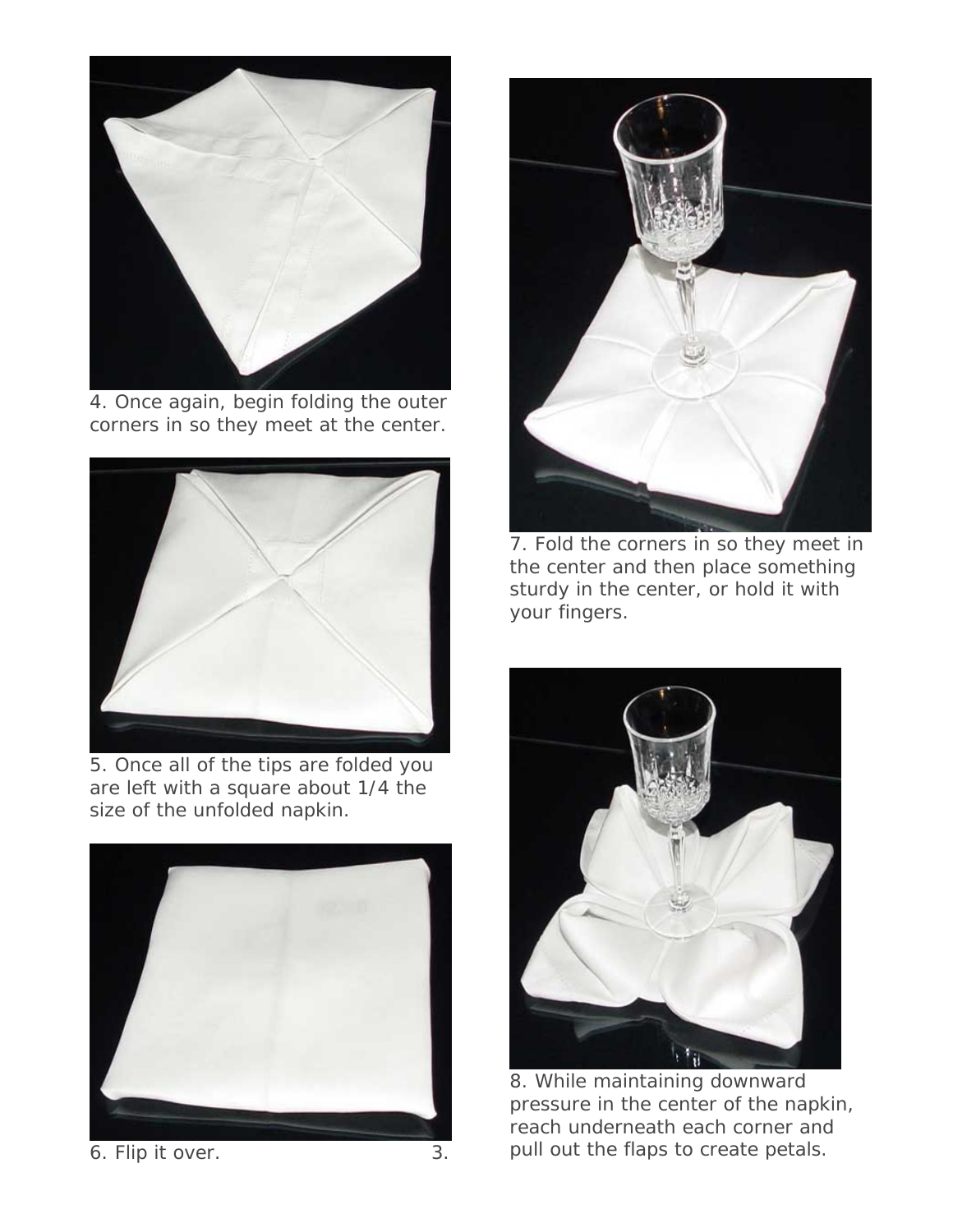

9. Remove the center weight and your rose should look as pictured here.



10. If you like you can reach underneath the center of each side and pull out a second set of petals to fancy it up some more. Place something in the center and you're done, have a rosy meal!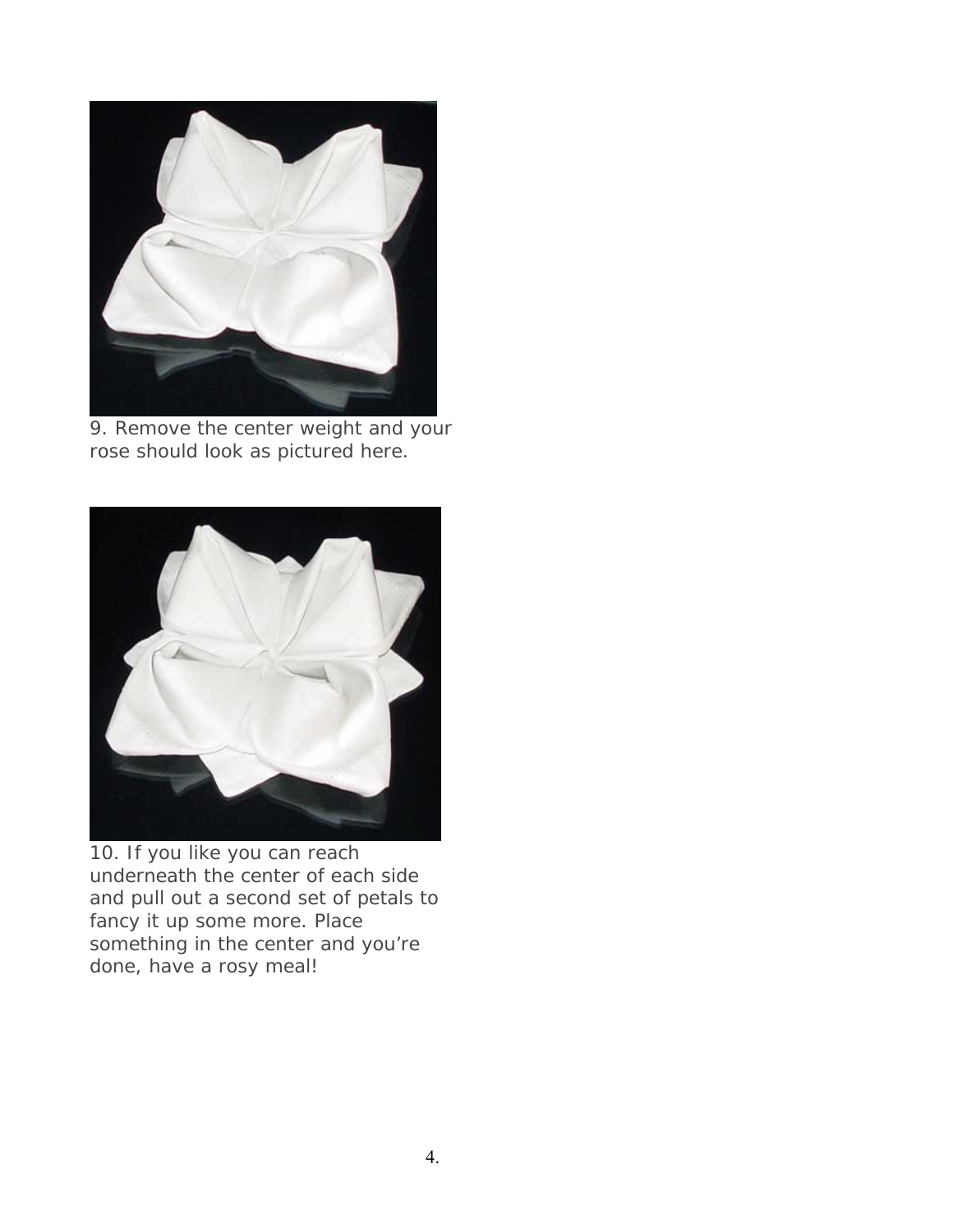#### **Granny's Sugar Cookies**

| $\frac{1}{2}$ cup butter                    | 2 teaspoons baking powder          |
|---------------------------------------------|------------------------------------|
| 1 cup sugar                                 | $\frac{1}{2}$ teaspoon salt        |
| 2 eggs, beaten                              | 1 teaspoon vanilla                 |
| $2\frac{1}{4}$ - 2 $\frac{3}{4}$ cups flour | Colored sugar sprinkles (optional) |

Cream together butter and sugar. Blend in 2 eggs. Sift together flour, baking powder and salt. Stir flour mixture into creamed mixture, adding  $\frac{1}{4}$  -  $\frac{1}{2}$  cup more flour if dough is too sticky. Add vanilla. Divide dough into two parts. Cover and chill 1-2 hours. Roll out dough (one part at a time) on floured surface to  $\frac{1}{4}$  inch thick. Cut with cookie cutters. Sprinkle with colored sugar (if desired). Bake on ungreased cookie sheet at 375 degrees about 8 minutes or until light brown on the edges. If not using sprinkles you may frost cookie if desired. *Recipe from Cheryl Sigel, MFV Volunteer*

#### **Sugar Cookie Icing**

| 1 cup confectioners' sugar   | $\frac{1}{4}$ teaspoon almond or vanilla extract |
|------------------------------|--------------------------------------------------|
| 2 teaspoons milk             | Assorted food coloring                           |
| 2 teaspoons light corn syrup |                                                  |

1. In a small bowl, stir together confectioners' sugar and milk until smooth. Beat in corn syrup and almond extract until icing is smooth and glossy. If icing is too thick, add more corn syrup.

2. Divide into separate bowls, and add food colorings to each to desired intensity. Dip cookies, or paint them with a brush.

**Nutrition Information** Servings Per Recipe: 12 servings; Calories: 43 Total Fat: 0g Cholesterol: < 1mg, Sodium: 1mg,l Carbs: 10.9g. *Printed from Allrecipes.com 10/25/2014* 

#### **Granny's Sugar Cookies** (Tag to attach to jar)

Container of sugar cookie mix Additional ingredients:  $\frac{1}{2}$  cup butter, softened 2 eggs, beaten 1 teaspoon vanilla Optional: Sugar cookie Icing: 1 cup confectioners' sugar, 2 teaspoons milk, 2 teaspoons light corn sugar (more if needed to thin) ½ teaspoon almond or vanilla extract, assorted food color

Remove colored sugar from top of mix and set aside. Carefully pour sugar contents from mix into mixing bowl and Mix with butter. Blend in beaten eggs. Stir in flour mixture. Add vanilla. Divide dough into two parts. Cover and chill 1-2 hours. Preheat oven to 375 degrees. Roll out dough (one part at a time) to  $\frac{1}{4}$  inch thickness. Cut with cookie cutters. Sprinkle with colored sugar if desired. Bake on ungreased Cookie sheet about 8 minutes or until light brown on edges. Decorate with additional sugar or sugar cookie frosting when cool if desired.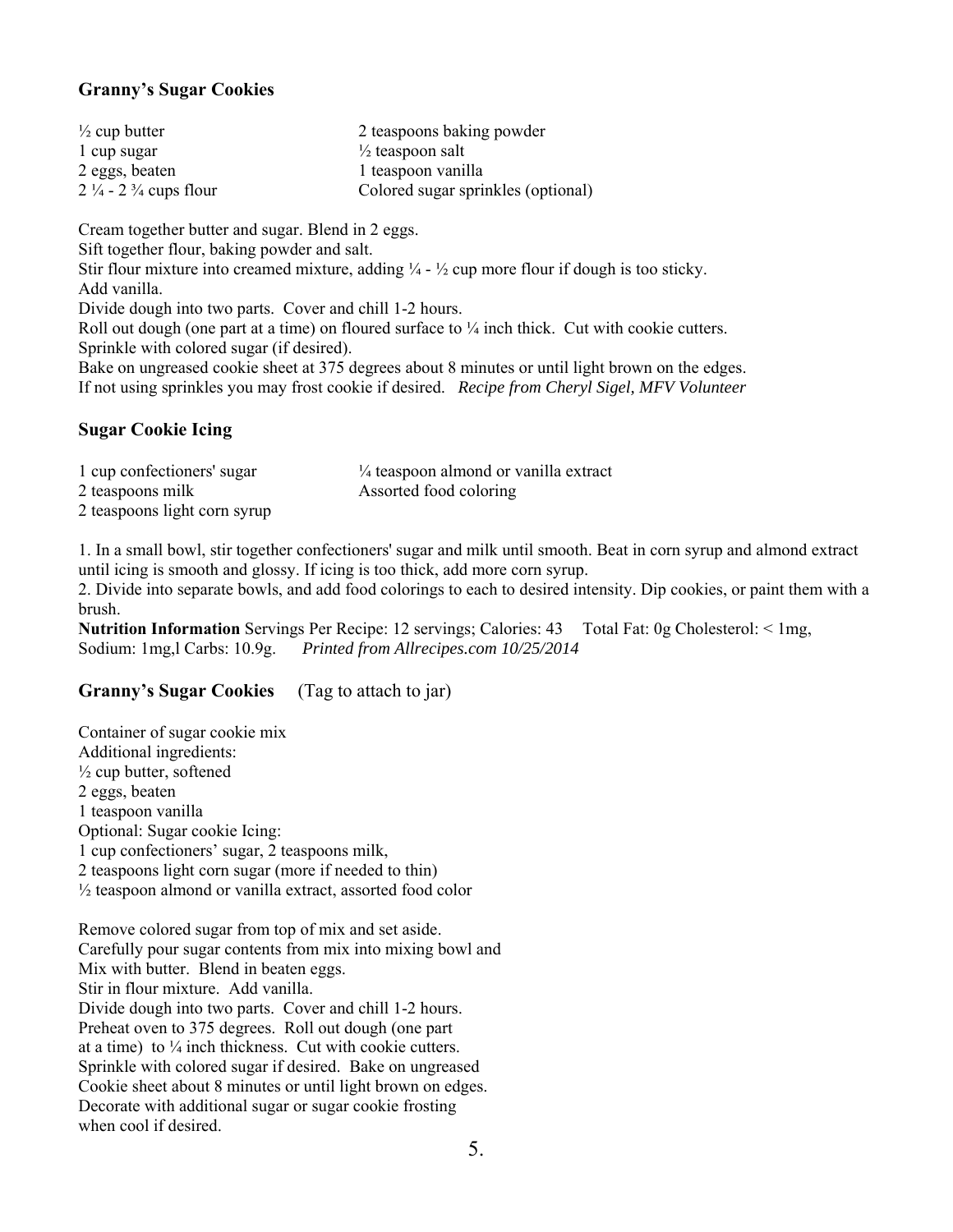#### **Gifts from the Kitchen Ornament –** Debi Doering

Using a plastic tablecloth like you purchase at the dollar store, cut a circle 10 1/2" in diameter or use a Styrofoam plate as a guide and trace around it. After you cut the circle out of the tablecloth material, fill it with your favorite treat (candy, Chex mix, sugar coated pecans, puppy chow, nuts) and gather at the top. Tape the top of the ornament with floral tape and trim excess material. Tie a ribbon to the stem to hang from a tree. Let guests choose an ornament from the tree to enjoy. Or you can fill a basket with ornaments and give as a gift or add the ornament to a candy tray.

You can also use heavy seasonal napkins if you are careful and don't make them to heavy or fill them with things that might bleed through the paper and weaken it. Crepe paper works well or colored kitchen wrap such as Saran Wrap.

Suggestions for filling your ornament: Purchased candy, mixed nuts, sugar coated pecans and Chex mix or Puppy Chow.

#### **Six Week Bran Muffins**

Pour 2 cups boiling water over 2 cups of Bran Buds and 4 cups of All-Bran and *let sit* (will thicken).

#### *Mix together:*

1 cup salad oil and 3 cups of sugar. *Beat in:*  4 eggs and 1 quart of buttermilk. *Add:*  2 cups whole wheat flour 1 Tablespoon plus 2 teaspoons baking soda 3 cups white flour 2 teaspoons salt

*Stir in wet bran mixture*. Store in large covered container in refrigerator. Mixture will keep 6 weeks. When ready to bake muffins, spoon batter into greased muffin tins and bake at 400 degrees for 15-20 minutes. You may add nuts or fruit before baking. *Recipe from Jennie Miller, MFV*

#### **Friendship Soup Mix**

 $\mathbf{F} = \mathbf{1}$  and  $\mathbf{f} = \mathbf{f}$ 

| FOT 1 QL 1ar:                                      |                                              |
|----------------------------------------------------|----------------------------------------------|
| 1/3 cup beef bouillon granules                     | $\frac{1}{4}$ cup dried minced onion         |
| $\frac{1}{2}$ cup dried green or yellow split peas | $\frac{1}{4}$ cup wild rice                  |
| 1/3 cup uncooked long grain white rice             | $\frac{1}{2}$ cup dried red or brown lentils |
| $\frac{1}{2}$ cup uncooked elbow macaroni          | 1-1 1/3 cups tri-colored rotini pasta        |
|                                                    | (enough to fill jar)                         |

Layer ingredients in order in 1 qt. wide mouth quart jar. Pack down firmly after each layer. Seal jar. Cover top of jar with fabric.

#### **Friendship Soup**

Remove pasta from jar and set aside. Combine 6 cups water with 6 cups reduced-sodium vegetable broth or stock.

Bring to a boil. Add remaining contents of jar; return to a boil. Reduce heat to low; cover and simmer 20-30 minutes or until rice, lentils and split peas are tender.

Add pasta, 2 teaspoons black pepper and  $\frac{1}{2}$  to 1 pound browned and drained ground beef or ground turkey (optional).

Bring to a boil, stirring occasionally. Reduce heat, cover and simmer 10-12 minutes or until pasta is tender. Serves 12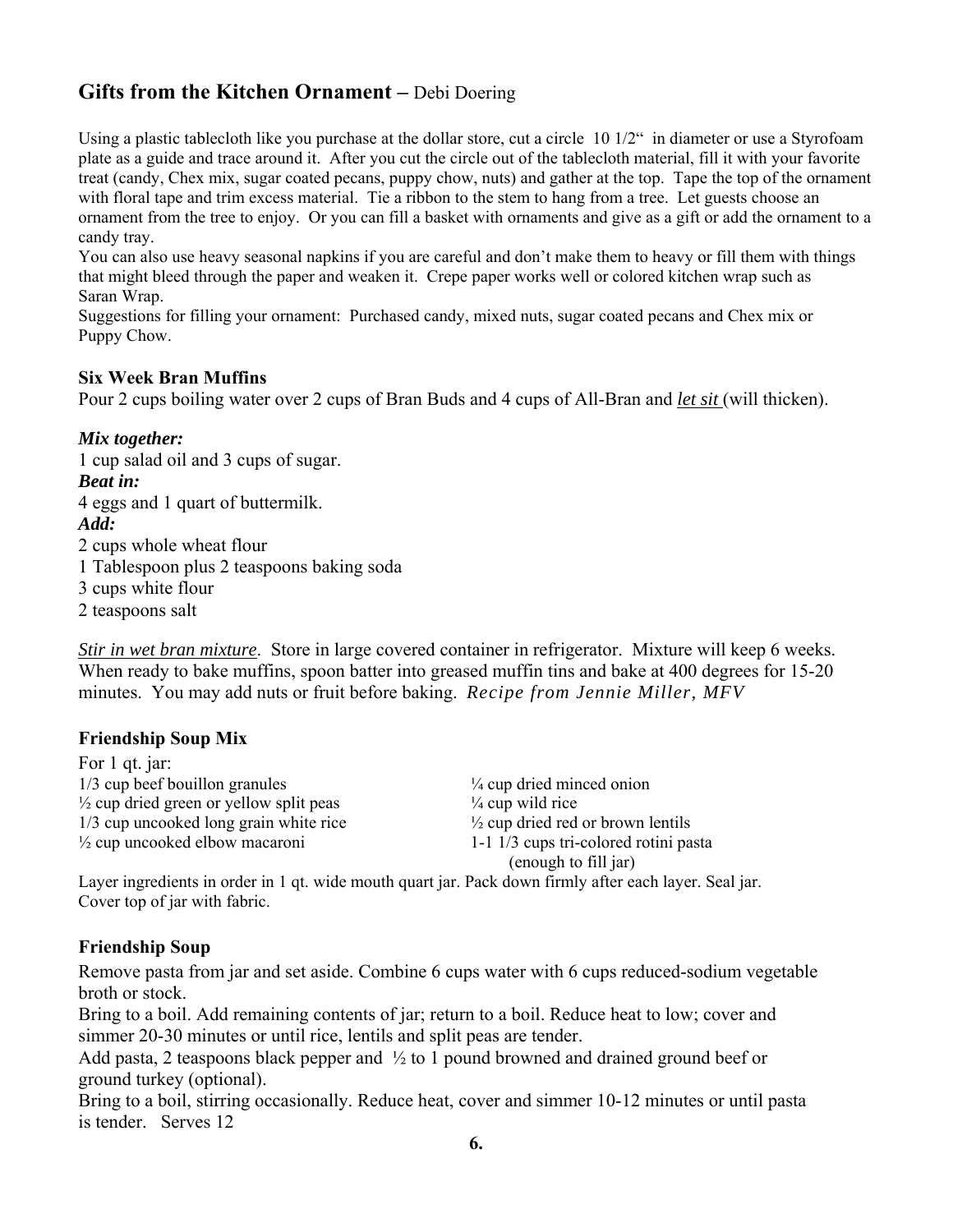#### **Fajita Seasoning Mix**

- $\frac{1}{2}$  cup chile powder 2 teaspoons ground oregano 3 Tablespoons cayenne powder 2 teaspoons paprika 2 ½ Tablespoons garlic powder 2 teaspoons salt 2 <sup>1</sup>/<sub>2</sub> Tablespoons celery salt 1 teaspoon ground nutmeg 1 Tablespoon ground cumin
- 2 Tablespoons lemon pepper 1 teaspoon firmly packed brown sugar

Whisk together ingredients in a small bowl. Pack in decorative containers with tight fitting lid. *Attach gift tag/recipe card with raffia or ribbon* 

#### **Fajitas** Make 6 servings

| $\frac{1}{4}$ cup corn or vegetable oil<br>$1/3$ cup fresh lime juice $(2-3$ limes) | 1. Mix oil, lime juice, and Fajita Seasoning<br>Mix in a nonreactive bowl or a resealable |
|-------------------------------------------------------------------------------------|-------------------------------------------------------------------------------------------|
| 2 Tablespoonsbls Fajita Seasoning mix                                               | food storage bag. Add meat, marinate in                                                   |
| 1 lb chicken, pork, beef, thinly sliced                                             | refrigerator 1 hour.                                                                      |
| Into bite size pieces                                                               |                                                                                           |
| $\frac{1}{2}$ white or red onion, slices lengthwise                                 | 2. Remove meat from marinade; discard                                                     |
| $\frac{1}{2}$ green bell pepper sliced lengthwise                                   | marinade. Heat a 10" cast iron or                                                         |
| $\frac{1}{2}$ red bell pepper sliced lengthwise                                     | nonstick skillet over medium heat.                                                        |
|                                                                                     | Add drained meat, onions, and peppers.                                                    |
| Flour tortillas, heated                                                             | Cook and stir over medium heat until meat                                                 |
|                                                                                     | is no longer pink and vegetables are tender.                                              |
| Grated cheese, fresh Cilantro,                                                      |                                                                                           |
| Sliced avocado, diced tomatoes,                                                     | 3. Spoon mixture into warm tortillas and                                                  |
| Salsa (optional)                                                                    | garnish as desired.                                                                       |

#### **Dilly Crackers**

| 1 package of dry Ranch Dressing mix 2/3 cup canola oil |                                 |
|--------------------------------------------------------|---------------------------------|
| 1 Tablespoon dill weed                                 | 1 10oz. package Oyster Crackers |
| $\frac{1}{2}$ teaspoon garlic powder                   |                                 |

Mix dry ingredients together. Sprinkle on crackers. Add oil and mix well. Store in air tight container. *Recipe from Ann Detwiler, MFV* 

#### **Toffee Bars**

| $\frac{1}{2}$ cup butter, softened   |
|--------------------------------------|
| $\frac{3}{4}$ cup packed brown sugar |
| $1$ egg                              |
| $\frac{1}{2}$ teaspoon vanilla       |
| 1 cup all-purpose flour              |

 $\frac{1}{4}$  teaspoon salt  $\frac{3}{4}$  cup semisweet chocolate pieces  $1/3$  cup chopped walnuts or pecans  $\frac{1}{2}$  cup chocolate-covered toffee pieces

Preheat oven to 350 degrees. Beat together butter and brown sugar. Add egg and vanilla. Beat until combined. Beat in flour and salt until combined.

Spread dough evenly in an ungreased 13x9x2 inch pan. Bake for about 15 minutes until edges begin to brown and surface is dry. Remove from oven and sprinkle with chocolate pieces. Let stand 2 minutes or until chocolate is softened; spread evenly. Sprinkle with nuts and toffee pieces. Cool in pan on a wire rack for 30 minutes. Cut into bars. Makes 36 bars. *Recipe from Royce Collins, MFV*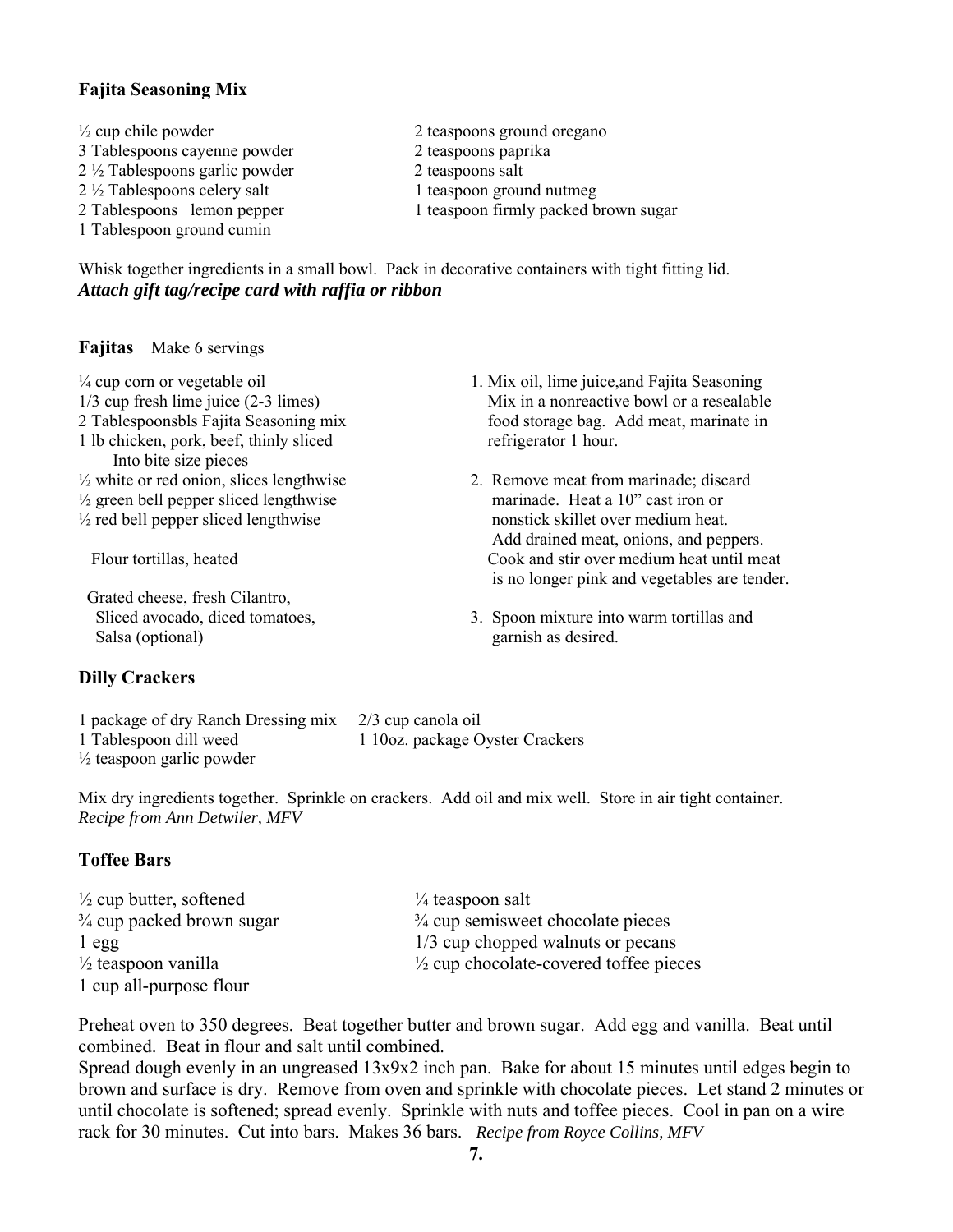#### **Puppy Chow**

 $\frac{1}{2}$  cup butter 12 cups Crispix cereal 2 cups semisweet chocolate chips 1 pound bag of powder sugar 1 cup peanut butter

Melt butter and semisweet chocolate chips. Add peanut butter and stir until well blended. Pour over Crispix cereal and stir to coat. Pour powdered sugar in a paper bag and add cereal mix. Shake to coat. Chill. *Recipe submitted by Debi Doering, MFV*

#### **Sugar Coated Pecans**

| 1 egg white          | 1 cup white sugar                      |
|----------------------|----------------------------------------|
| 1 Tablespoon water   | $\frac{3}{4}$ teaspoon salt            |
| 1 pound pecan halves | $\frac{1}{2}$ teaspoon ground cinnamon |

Heat oven to 250 degrees. Cover a baking sheet with parchment paper. Whip the egg white and water until frothy. In separate bowl mix together sugar, salt and cinnamon. Add pecans to egg white and stir to coat evenly, remove nuts and toss them in the sugar mix until coated. Spread nuts on prepared baking sheet. Bake for 1 hour stirring every 15 minutes. *Recipe submitted by Debi Doering, MFV.* 

#### **Chex Mix**

In a large pan mix 2 Cups each of the following; Wheat Chex Corn Chex Rice Chex Pretzels Cheerios Cheese crackers or Gold Fish Crackers 1 Can mixed nuts Stir all together

#### *Mix the following with a whisk in a bowl or measuring cup*

1 cup vegetable oil 1 Tablespoon Worcestershire sauce 1 teaspoon garlic salt 1 teaspoon seasoned salt Pour the mixture over the cereal mix and stir until cereal is well coated. Bake at 250 degrees for 45 minutes stirring every 15 minutes. Cool and serve or store in an airtight container. *Recipe submitted by Debi Doering, MFV* 

#### **Peanut Clusters**

2 lbs Ghirardelli white melting wafers 2 lbs Ghirardelli dark melting wafers 6 ozs. semi sweet chocolate chips 52 oz can extra large Virginia Peanuts Microwave chocolates for 3  $\frac{1}{2}$  mnutes at 80% power. Stir to mix chocolates. Add nuts and stir. Use a cookie dipper to drop clusters onto waxed paper. Let harden overnight. Store in airtight container. *Recipe from Ann Detwiler, MFV*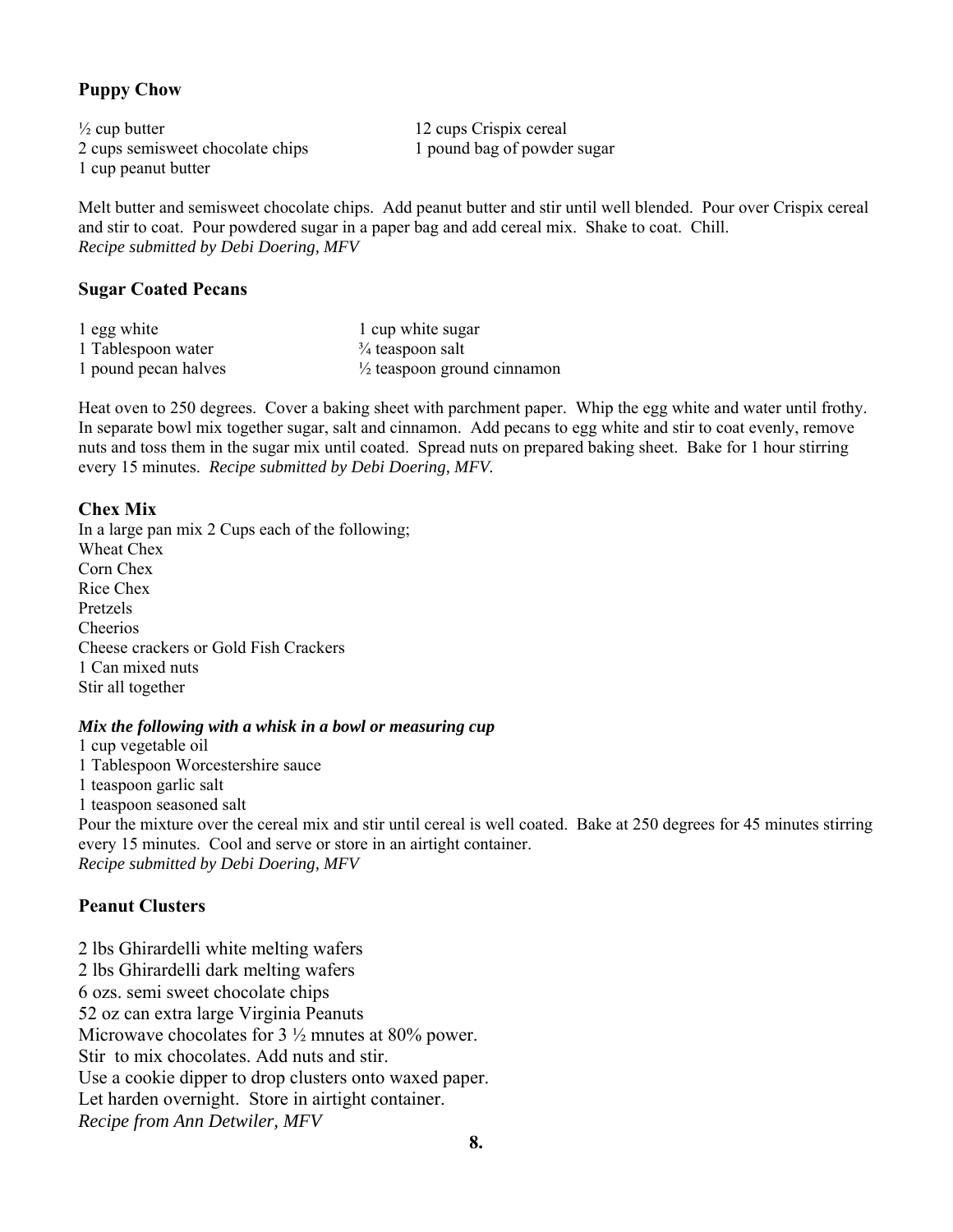#### **Hot Fudge Sauce**

1 cup unsweetened cocoa powder 1 cup heavy (whipping) cream  $\frac{1}{2}$  cup brown sugar 1 teaspoon vanilla 1/8 teaspoon salt

 $\frac{3}{4}$  cup white sugar  $\frac{1}{2}$  cup unsalted butter, cut into pieces

In a double boiler, over medium heat, stir cocoa, sugars and salt together. Add cream and butter. Cook over medium heat, stirring often until the butter is melted and the sauce comes together and is smooth and glossy. Bring the water under the double boiler to a boil for 1 minute, stirring sauce constantly. Then remove the bowl from the heat and let cool for 5 minutes. Stir in the vanilla extract. Pour into containers and store in the refrigerator for up to 1 month. When ready to use, heat in the microwave for 10-20 seconds at a time, stirring often until reheated. Recipes makes a generous 2 ½ cups of sauce. *Recipe from Ann Detwiler, MFV*

#### **Cherry Almond Muffin Mix**

You will need 6 pint jars Mix:  $1\frac{1}{2}$  cup packed light brown sugar 3 cup dried cherries  $4\frac{1}{2}$  teaspoon baking powder 1  $\frac{1}{2}$  teaspoon salt 4 ½ cup all-purpose flour

 $1 \frac{1}{2}$  cup sugar 1  $\frac{1}{2}$  cup ground almonds (almond meal)

Divide ingredients evenly between 6 wide mouthed pint jars. Add in layers. Place lids and seal tightly. Decorate lids as desired. Each jar will make 6 muffins.

#### **Muffins:**

Preheat the oven to 350°F. Lightly grease a 6 cup muffin pan or line with paper liners. Transfer the mix from one jar to a large bowl and thoroughly mix together. In a small bowl, beat together 2 large eggs, ½ c. milk, 1 t. vanilla extract. Add to flour (jar) ingredients and mix with wooden spoon until combined. Add  $\frac{1}{2}$  c. melted, unsalted butter and combine thoroughly. Scoop batter into prepared pan. Bake for 20-22 minutes or until tops are beginning to turn golden brown. Remove from oven and transfer to wire rack to cool. Serve warm or at room temperature. Mix will keep for up to 6 months if sealed tightly and stored in a cool, dry place. *Recipe from Beverly Burke, MFV* 

#### **Chocolate Chunk Coffeecake**

Mix: (use 1 qt. jar) 1 <sup>3</sup>/<sub>4</sub> cup all-purpose flour 1 teaspoon baking powder 1 teaspoon baking soda <sup>1/4</sup> teaspoon salt  $\frac{3}{4}$  cup packed brown sugar  $\frac{1}{2}$  cup chopped nuts 1 cup chocolate chunks

Combine flour, baking powder, baking soda, and salt in medium bowl; mix well. Pour into 1 qt. wide mouth jar. Pack down lightly. Add brown sugar, nuts, and chocolate chunks in layers-pack down lightly after each layer. Seal jar with tight fitting lid. Decorate lid as desired.

For coffeecake:

Preheat oven to 350° F. Spray 9 x 13 inch baking pan with nonstick cooking spray. Beat  $\frac{1}{2}$  c softened butter in large bowl with mixer until creamy. Beat in 3 eggs and 1 t. vanilla until blended. Add contents of jar and 1 c. sour cream; beat at low until well blended. Spread batter into prepared pan. Bake 25-35 minutes or until toothpick inserted in center comes out clean. Cool in pan on wire rack. Serve warm or at room temperature. Serves 24 *Recipe from Beverly Burke, MFV*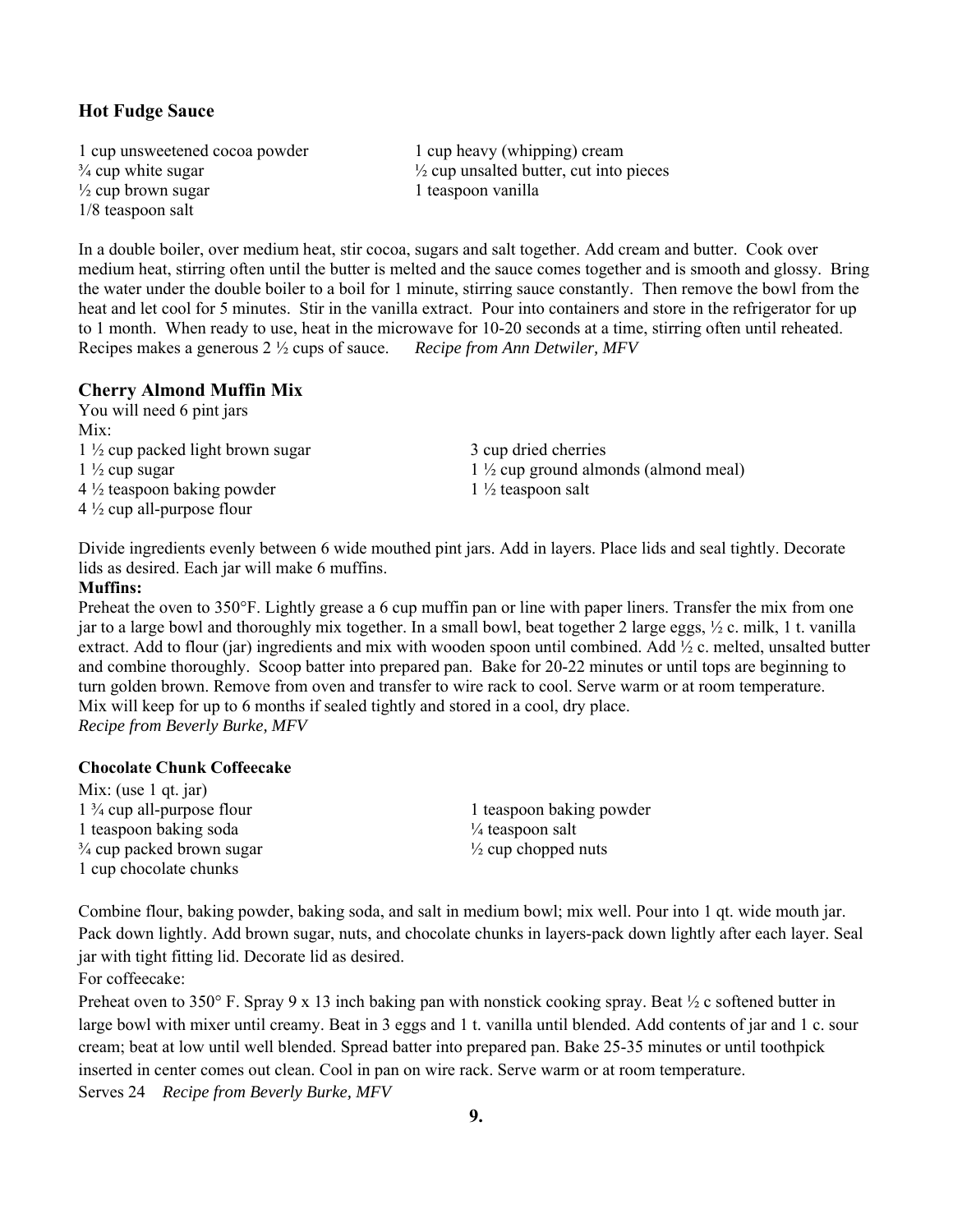#### **Chocolate Peanut Butter Cupcakes**

You will need 6 pint or 12 half pint jars

Using your favorite cake mix, bake a Devil's Food cake in a 9 x 13 inch pan according to package directions. Let cool completely. Place the cake on a flat surface and use a 2 ½ inch cookie cutter to cut out 12 circles. Set aside. *Frosting*: Beat until creamy,  $\frac{1}{2}$  cup unsalted, softened butter and  $\frac{1}{2}$  cup creamy peanut butter.

Add 1 ½ cups powdered sugar, 2 Tablespoons milk, and a pinch of salt. Beat until well combined. Gradually beat in up to another cup of powdered sugar until desired consistency has been reached.

If using 1 pint jars, place one circle of cake in the bottom of each of six wide mouthed jars.

Spoon 2-3 Tablespoons of frosting on top, smoothing with back of spoon. Place another layer of cake and another layer of frosting. Smooth the top. If using half-pint jars, use only one layer of cake and frosting.

*Topping:* Put 1 ¼ cup semisweet chocolate chips and 2 Tablespoons vegetable oil in a small microwave safe bowl. Heat on low for 30 seconds at a time until chocolate has mostly melted. Stir with a fork until chocolate is

completely melted. Spoon chocolate over the tops of the frosted cakes so the frosting is completely covered, chill for 5-10 minutes in refrigerator until chocolate is set. Serve at room temperature.

Cakes can be refrigerated, covered, for up to 3 days or frozen for up to 3 months. Bring to room temperature before serving. *Recipe from Beverly Burke, MFV*

#### **S'Mores Cakes**

Need 8 small (1/2 pint) wide-mouth jars

Crust: 8 graham crackers, broken into pieces/ 6 Tablespoon sugar, ½ cup unsalted butter, melted.

Preheat oven to 350° F. Grease the 8 jars and place on jellyroll pan. To make crust, pulse the graham crackers in a food processor until they are coarse crumbs. Add sugar and butter and pulse until just combined. Spoon about 2 Tablespoon of mixture into each of the prepared jars; using your thumb and flatten into the bottom and up the sides. Bake in preheated oven for about 12 minutes, until beginning to turn golden brown.

**Cake:** Combine in a medium bowl 1 cup all-purpose flour,  $\frac{1}{4}$  cup unsweetened cocoa powder, 1  $\frac{1}{2}$  teaspoon baking powder, and ¼ teaspoon salt. In a large bowl, cream 1 stick unsalted butter (room temp) with 1 cup superfine sugar. Add 2 teaspoon vanilla extract, then add 2 large eggs, one at a time and beating after each addition until blended. Beat in half the flour mixture. Beat in ½ cup heavy cream. Beat in remaining flour mixture. Add ¼ cup mini chocolate chips and stir in. Scoop better into prepared jars and bake in preheated oven for about 30 minutes, or until a toothpick inserted in center comes out almost clean. Increase oven temperature to 475°F. and press 4 large marshmallows into the top of each jar. Return cakes to oven and bake for an additional 5-7 minutes or until marshmallows are soft and lightly browned. Remove from oven and let cool for a few minutes before serving. Serve warm.

To store cakes: Bake cakes without marshmallows and let cool to room temperature. Seal the jars with lids and store in refrigerator for up to 5 days or in freezer for up to 3 months. To serve, preheat oven to 475°F. , bring cakes to room temperature, top with marshmallows, and heat as directed until marshmallows are golden. *Recipe from Beverly Burke, MFV*

#### **Coconut Crunch Cookies**

| 1 cup butter                  | 2 cups flour                                 |
|-------------------------------|----------------------------------------------|
| $\frac{3}{4}$ cup brown sugar | 1 teaspoon baking soda                       |
| $\frac{3}{4}$ cup sugar       | $\frac{3}{4}$ teaspoon salt                  |
| $2$ eggs                      | 2 cups coconut                               |
| 2 teaspoons vanilla           | 2 cups milk chocolate chips                  |
| 1 teaspoon almond extract     | $1\frac{1}{2}$ cups slice or chopped almonds |

Cream butter & sugars, beat in eggs & extract. Combine flour, baking soda & salt. Gradually add to creamed mix  $\&$  mix well. Stir in coconut, chocolate chips  $\&$  almonds. Drop by teaspoonful on ungreased baking sheet.

Bake at 375°F for 9 to 11 minutes or until lightly browned. Cool about 1 minute before transferring to cooling rack. Makes about 4 dozen. *Recipe from Jerri Hefling, MFV*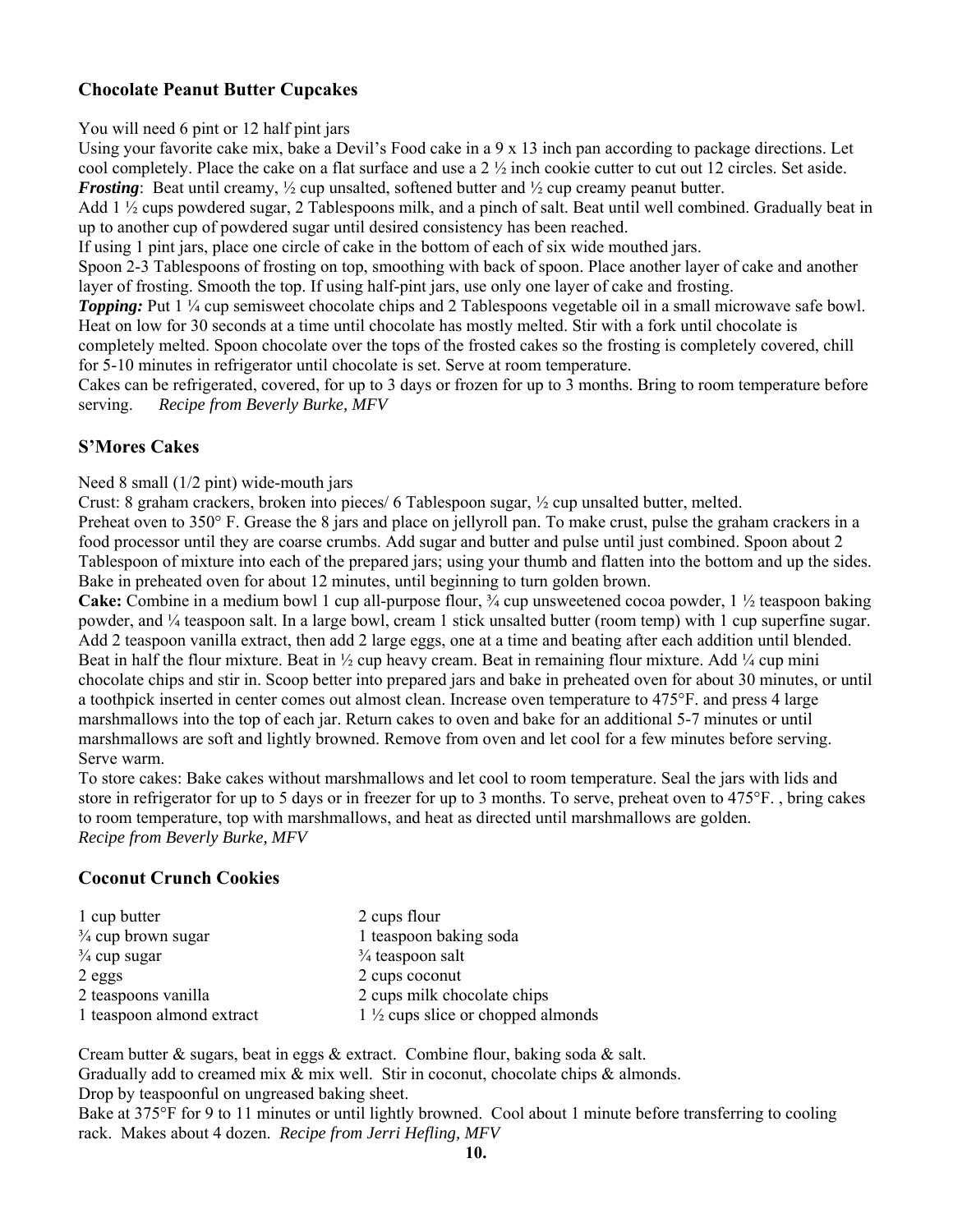#### **Loaded Oatmeal Cookie Mix**

| 1 cup all-purpose flour          | $\frac{1}{2}$ teaspoon baking soda     |
|----------------------------------|----------------------------------------|
| $\frac{1}{2}$ teaspoon salt      | $\frac{1}{2}$ teaspoon ground cinnamon |
| 1 cup packed brown sugar         | $1\frac{1}{2}$ cup quick oats          |
| 1 cup semi-sweet chocolate chips | $\frac{1}{2}$ cup butters cotch chips  |
| $\frac{3}{4}$ cup raisins        | $\frac{1}{2}$ cup chopped nuts         |

For jar: Combine flour, baking soda, salt and cinnamon in a small bowl; mix well. Pour into 1 ½ qt. wide mouth jar. Pack down firmly. Add brown sugar, oats, chocolate chips, butterscotch chips, raisins and nuts in layers, packing down firmly after each layer. Seal jar tightly and decorate lid as desired. *For cookies:* 

Preheat oven to 350° F. Beat ¼ cup softened butter with mixer at medium speed until creamy. Beat in 1 egg, 1 Tablespoon milk, and 1 teaspoon vanilla until blended. Add contents of jar, beat at low until well blended. Drop dough by rounded tablespoons 2 inches apart onto ungreased cookie sheets. Bake 10-12 minutes or until edges are lightly browned. Cool on cookie sheet 2 minutes; remove to wire racks to cool completely. Makes about 3 dozen. *Recipe from Beverly Burke, MFV*

#### **Vanilla Dipped Gingersnaps**

| $2\frac{1}{2}$ cups sugar, divided       | 4 teaspoons baking soda                      |
|------------------------------------------|----------------------------------------------|
| $1\frac{1}{2}$ cups oil                  | 1 Tablespoon ground ginger                   |
| $2$ eggs                                 | 2 teaspoon cinnamon                          |
| $\frac{1}{2}$ cup full-strength molasses | 1 teaspoon salt                              |
| 4 cups all-purpose flour                 | 10 oz. vanilla almond bark, coarsely chopped |

Combine 2 cups sugar & oil, mix well. Add eggs one at a time, beating well. Stir in molasses. Combine flour, baking soda, ginger, cinnamon & salt in separate bowl. Gradually blend into molasses mixture. Shape dough into 1 inch balls & roll in remaining sugar. Place 2 inches apart on ungreased baking sheet. Bake at 350°F for 15 to 20 minutes. Remove to wire racks to cool.

In microwave-safe bowl, melt almond bark. Stir until smooth. Dip each cookie halfway. Allow excess to drip off. Place cookie on wax paper to harden.

Makes about 7 dozen. *Recipe from Gooseberry Patch Christmas, Book 9* 

#### **Southwest Chili Spice Mix**

| For jar:                                   |                                |
|--------------------------------------------|--------------------------------|
| $\frac{1}{2}$ cup chili powder             | $1\frac{1}{2}$ Tablespoon salt |
| $1\frac{1}{2}$ teaspoon garlic powder      | 2 Tablespoon ground cumin      |
| 2 teaspoon ground red pepper               | 1 Tablespoon black pepper      |
| 2 Tablespoon plus 1 teaspoon dried oregano |                                |

Layer ingredients in order in 1 cup food storage jar. Pack down firmly after each layer. Seal jar with tight fitting lid. Decorate as desired.

Preheat oven to 375° F. Pour Southwest Chili Spice mix into small bowl and mix well. Pour back into jar for storage. (you won't be using all of it). Combine 4 small red potatoes (cut into 1 inch pieces), 1 T. olive oil, 2 cloves minced garlic, and 1 t spice mix (from jar) in 9 inch square baking dish or casserole; toss to coat. Rub both sides of 2 boneless, skinless chicken breasts with 1 T. olive oil and 2 t. spice mix (from jar). Place on top of potatoes in baking dish. Bake 25-30 minutes or until done. Let stand 5 minutes before serving. Serves 2 *Recipe from Beverly Burke, MFV*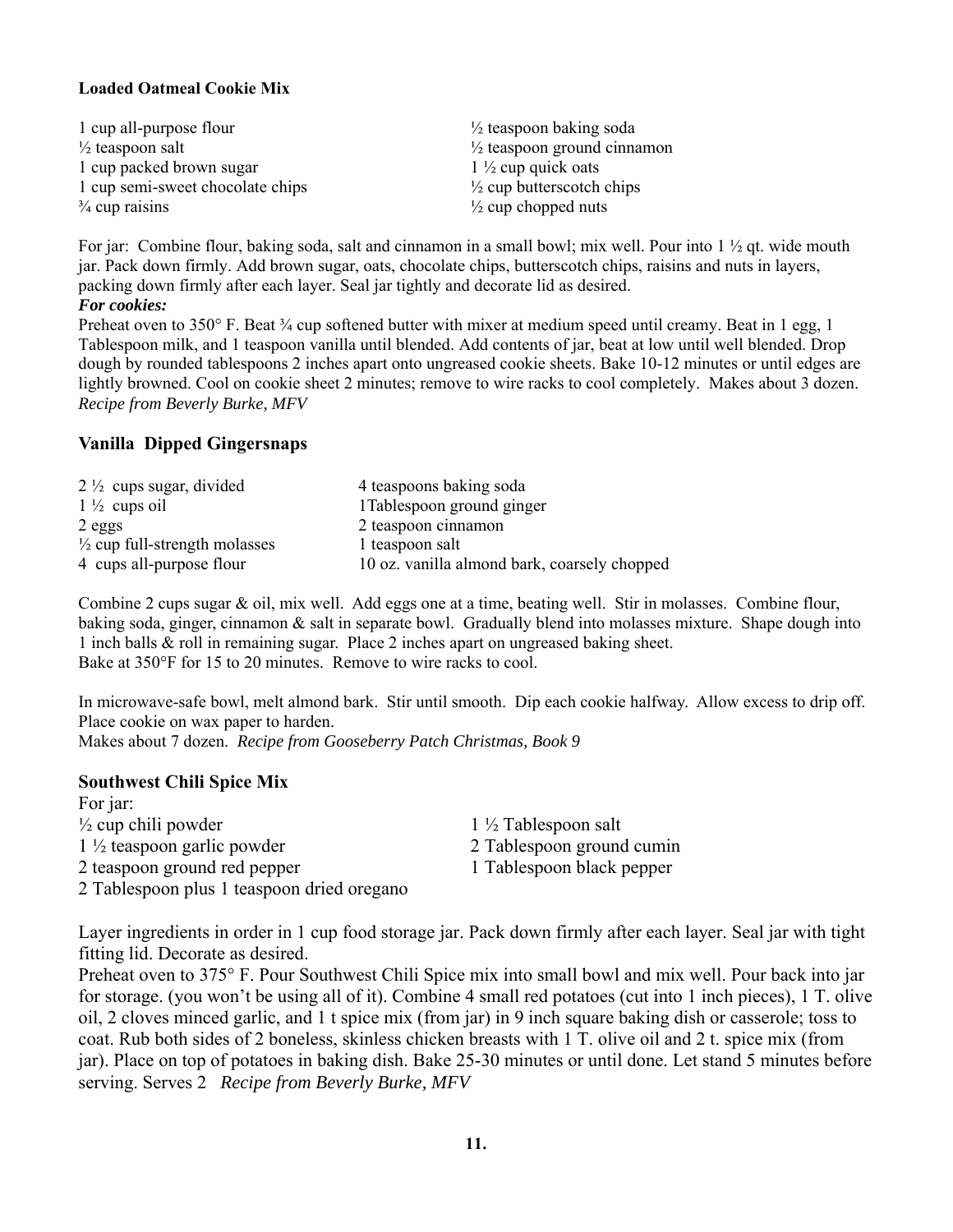**Italian Herb Salt** *Preserve your fresh garden herbs with this versatile Italian Herb Salt.*

 $\frac{1}{2}$  cup Kosher or Sea Salt  $\frac{1}{8}$  cup Fresh Oregano 1 cup Fresh Basil 1/8 cup Fresh Rosemary

 $\frac{1}{4}$  cup Fresh Thyme 1 Tablespoon Pepper Corns

#### **Instructions**

**Ingredients** 

Wash and dry the freshly picked herbs. Pick leaves and discard stems and flowers. Place on a cookie sheet and place in warm oven for 10 – 20 minutes or until herbs are dry. Combine all ingredients in a food processor or blender and pulse until the herbs are finely chopped. Place in an airtight jar. The salt preserves the herbs. **Details:** Prep time: 20 mins Cook time: 10 mins Total time: 30 mins Yield: 1 cup

#### **Gingerbread Granola**

Ingredients 4 cups old-fashioned oats 2 cups shredded coconut 1 cup raw slivered almonds 2 teaspoons ground ginger  $1\frac{1}{2}$  teaspoons cinnamon 1 teaspoon ground nutmeg  $\frac{1}{2}$  teaspoon salt  $\frac{1}{8}$  teaspoon ground cloves  $\frac{2}{3}$  cup coconut oil, melted and cooled 6 tablespoons pure maple syrup 3 tablespoons molasses 1 teaspoon pure vanilla extract 1 cup lightly salted roasted pistachios 1 cup sweetened dried cranberries 1 cup white chocolate chips

**Instructions** 

1. Position rack in center of oven and preheat to 350°F.

2. In a large bowl, mix together oats, coconut, almonds, ginger, cinnamon, nutmeg, salt, and cloves. Pour coconut oil over mixture and stir. Combine maple syrup, molasses, and vanilla, pour over oat mixture, and stir all ingredients until evenly coated.

3. Transfer granola onto a 13"x18"x1" rimmed sheet pan and spread into an even layer. Bake, stirring and flipping with a wooden spoon every 10 minutes, until the mixture turns a nice, even, golden brown, about 30 minutes total. Watch carefully for the last 10 minutes of baking time, checking every few minutes and stirring as necessary to prevent over-browning.

4. Remove granola from the oven and stir frequently as it cools, scraping the bottom of the pan to prevent sticking. Once completely cool, mix in pistachios, dried cranberries, and white chocolate chips. Store in an airtight container. **TIPS & TRICKS:** 

1. Measure the maple syrup/molasses into the same measuring cup you used for the coconut oil. The residue of the oil helps the syrup slide out of the cup without sticking.

2. If you prefer, melted butter may be substituted for the coconut oil.

3. The granola will probably need to bake for a total of about 30 minutes, but ovens vary so watch the granola carefully, particularly the first time you make it and particularly for the last 10 minutes of baking time. If you cut the recipe in half, it will require less time, and if you double it and cook two sheet pans at once (switching racks and rotating pans each time you stir), it will take longer.

4. Since this granola tends to stick to the pan if not stirred very frequently during the cooling process, I've found that using a Silpat or some parchment paper on the bottom of your sheet pan alleviates this problem (you just have to stir carefully to make sure the granola doesn't wind up stuck under the parchment paper).